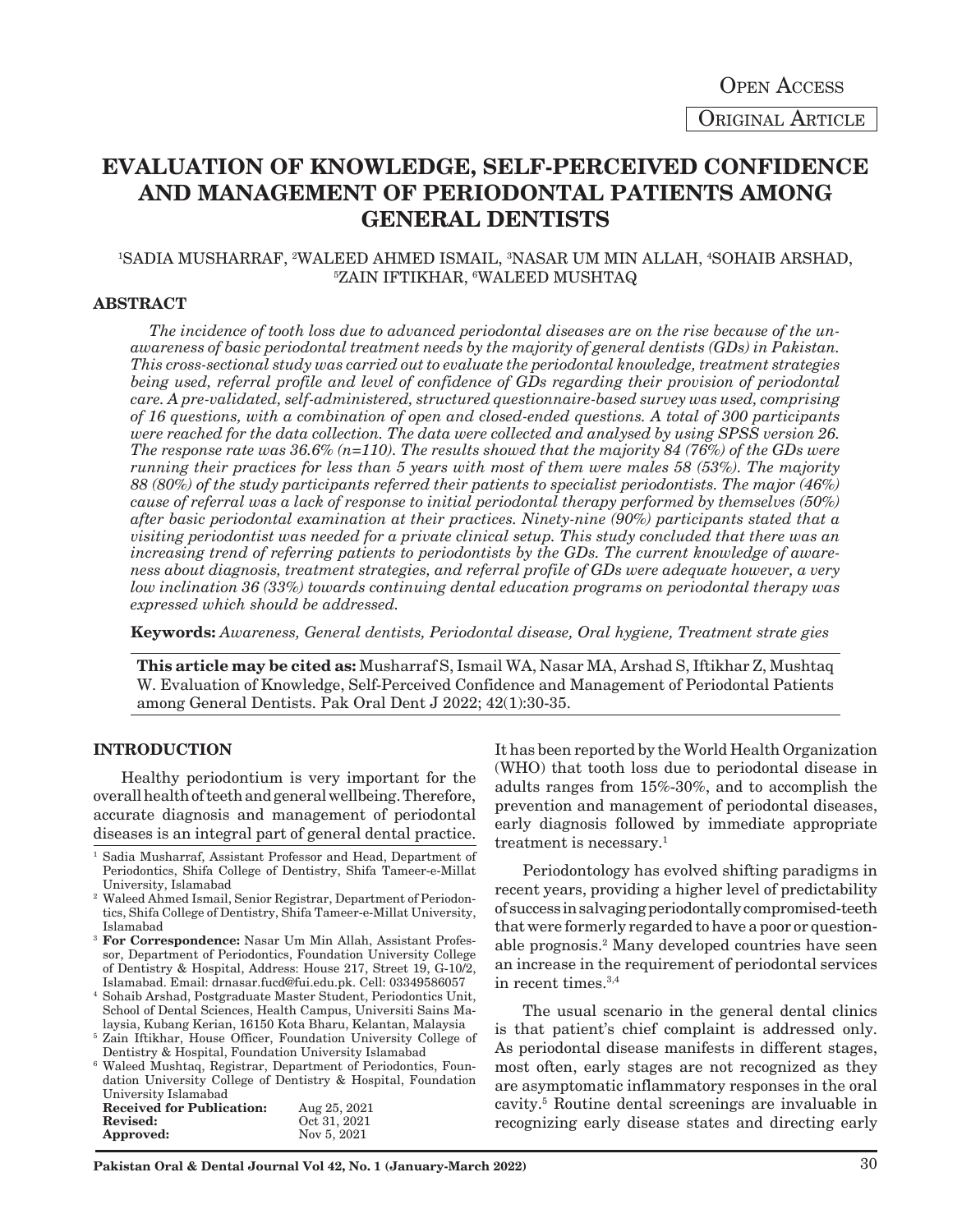intervention unless they have reached advanced stages of destruction.6 Thus, early recognition of the disease by general dentists (GDs) is practically very low. The patients are not referred to the periodontists until the disease becomes obvious.7

McFall and colleagues<sup>8</sup> determined that periodontal status could not be established by most private patient records (except radiographs) as they had deficiencies in diagnostic information. It is evident that management cannot be accomplished without a definitive diagnosis.9 Hence, a thorough knowledge in diagnosing and formulating a sound treatment plan is an essential skill that every GD should master.7

The currently published literature states that the GDs do not lay much emphasis on the periodontal health of their patients.10 There is a dearth of published data in the literature on Pakistani general dentists' approaches to periodontal problems.

Therefore, the objective of the present study was to evaluate the level of understanding of periodontal diseases by general dentists practicing in the major cities of Pakistan and to investigate the nature of periodontal therapies rendered by these dentists. Also, the aim was to investigate different factors that may significantly influence a dentist's decision to provide treatment in the office or refer the patient to a specialist.

## **METHODOLOGY**

This was a descriptive cross-sectional study that was conducted from December 2020 to January 2021. The target population was qualified general dentists having at least 2 years of post-qualification experience, currently practicing in major cities of Pakistan. The study utilized an online questionnaire-based survey which was open for completion for four weeks. A pilot study was done on 20 participants to evaluate the reliability of the survey questionnaire followed by some minor modifications by the team of experts to remove the discrepancies. A final structured questionnaire was built using a Google platform and the subsequent link was distributed via social media. A total of 300 participants were reached for the data collection. A consent statement was included at the beginning of the questionnaire and an agreement was made before participation. The study was approved by the Ethical Research Committee of Shifa Tameer-e-Millat University, Islamabad following the Helsinki declaration for human research.

The questionnaire comprised of 16 open and closed questions gathered details on demographics of the respondents including the practice type (solo or multispecialty), knowledge of the GDs about the diagnosis and treatment of the periodontal diseases, referral profile of GDs, periodontal services offered in general

practice, patient education about oral hygiene practice and approach for continuing dental education programs on periodontal therapy. General dentists whose licenses were expired in Pakistan Medical Commission, having additional postgraduate qualifications, working in a tertiary dental hospital, having other nationality, a resident of a country other than Pakistan and a response that was incomplete, lacking agreement to consent statement was excluded from the final analyses. Data were analyzed using SPSS version 26 statistical package software (SPSS Inc., Chicago, IL). Descriptive statistics like frequencies and proportions were used to summarize the data.

## **RESULTS**

A total of 300 general dentists were accessed for the survey, and 110 responses were collected, out of which only 90 fulfilled the study criteria making a response rate of 36.6%. These 90 GDs represent the result analysis of the current study. The demographic data of the participants listed in Table 1 shows a slight male majority 58 (53%). Duration of clinical practice of 76.6% respondents was less than 5 years and their work setting included both Solo (40%) and associate multispecialty practice (60%). About 33% of the respondents had attended continuing dental education (CDE) programs on periodontal therapy in the past one to two years. Moreover, a vast majority of GDs (80%) who participated in the survey referred their patients to periodontists.

Results concerning knowledge on periodontal diagnosis shows that half of the respondents routinely perform Basic Periodontal Screening/Examination at their respective setups, however, most (90%) GDs reported that they did not perform full mouth periodontal examinations/charting including assessment of bleeding on probing, probing pocket depths, clinical attachment loss and mobility and stated that a visiting periodontist is necessary for a private clinical setup. In addition to clinical examination, the most used radiographic examination is orthopantomograms for the diagnosis of periodontal diseases (Table 2).

Nearly half (46.3%) of them stated the reason for referral to the specialist periodontist to be a lack of response in periodontal disease's status after initial therapy while 30% ascribed the complex medical history of patients to be the reason for referral to the specialist periodontist (Table 2). Besides referral, 40% of the GDs did not refer as they were performing periodontal procedures by themselves. However, 30% stated the reason for not referring was the unavailability of specialist periodontists (Table 3).

A clear majority (93%) of the participants stated that they perform oral hygiene motivation methods at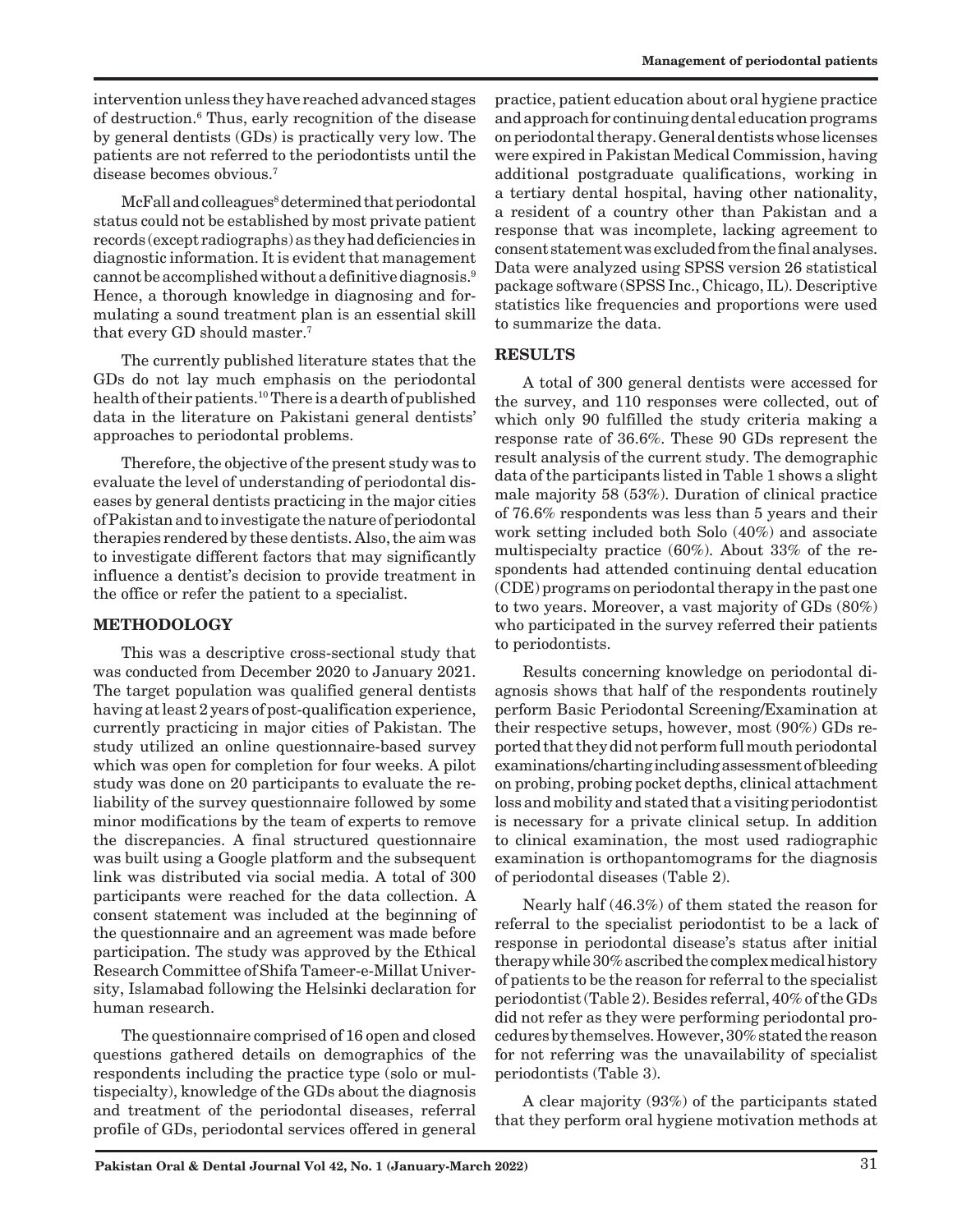

Fig 1: Periodontal services (surgical and non-surgical) being offered at general dentists' clinics.

In treating following periodontal diseases:



In diagnosing following periodontal diseases:



In managing the following periodontal problems:





their clinics, with about 64% using both visual aids as well as verbal expressions as means of motivation.

Out of 8 periodontal services as shown in figure1, nearly all the GDs provided scaling and root planning at their clinics while the root coverage procedure being the least offered service.

The level of confidence for the diagnosis and treatment of different periodontal diseases received varied responses, with majority of the GDs reporting high level of confidence with the diagnosis and treatment of gingivitis, fairly confident when it came to chronic periodontitis while for aggressive periodontitis, there was a general lack of confidence seen among all the re-

## TABLE 1: DEMOGRAPHIC CHARACTERISTICS OF THE STUDY PARTICIPANTS

| Frequency $(\%)$                                  |  |  |
|---------------------------------------------------|--|--|
|                                                   |  |  |
| 58 (53)                                           |  |  |
| 52(47)                                            |  |  |
| <b>Duration of Practice (In Years)</b>            |  |  |
| 84 (76.3)                                         |  |  |
| 18(16.3)                                          |  |  |
| 8(7.2)                                            |  |  |
| <b>City-wise Representation</b>                   |  |  |
| 28(25.4)                                          |  |  |
| 31(28.4)                                          |  |  |
| 29(26.3)                                          |  |  |
| 17(15.4)                                          |  |  |
| 5(4.5)                                            |  |  |
| Work Setting of the Clinic                        |  |  |
| 44 (40.0)                                         |  |  |
| Associate Practice (Mul- 66 (60.0)                |  |  |
| <b>Referral of GDs to specialist Periodontist</b> |  |  |
|                                                   |  |  |
|                                                   |  |  |
|                                                   |  |  |
|                                                   |  |  |
|                                                   |  |  |

## TABLE 2: KNOWLEDGE ON PERIODONTAL DI-AGNOSIS AMONG GDS

| <b>Items</b>                                        | Yes n $(\%)$      | No n $(\%)$  |
|-----------------------------------------------------|-------------------|--------------|
| Perform Basic Periodontal<br>Examination            | $56(50.9\%)$      | $54(49.0\%)$ |
| Perform Full Mouth Peri-<br>odontal Charting        | $11(10\%)$        | 99 (90%)     |
| Bleeding on probing                                 | 6 $(5.4\%)$       | 29(26.3%)    |
| Probing pocket depths                               | $2(1.8\%)$        | $34(30.9\%)$ |
| Clinical attachment loss                            | 3(2.7%)           | $31(28.1\%)$ |
| Mobility                                            | $\mathbf{\Omega}$ | $5(4.54\%)$  |
| Perform risk assessment<br>for periodontal diseases | 63 (57.2%)        | 47(42.7%)    |
| Periapical radiograph<br>taken for diagnosis        | 24(21.8%)         | $86(78.1\%)$ |
| Orthopantomograms tak-<br>en for diagnosis          | $71(64.5\%)$      | $30(27.2\%)$ |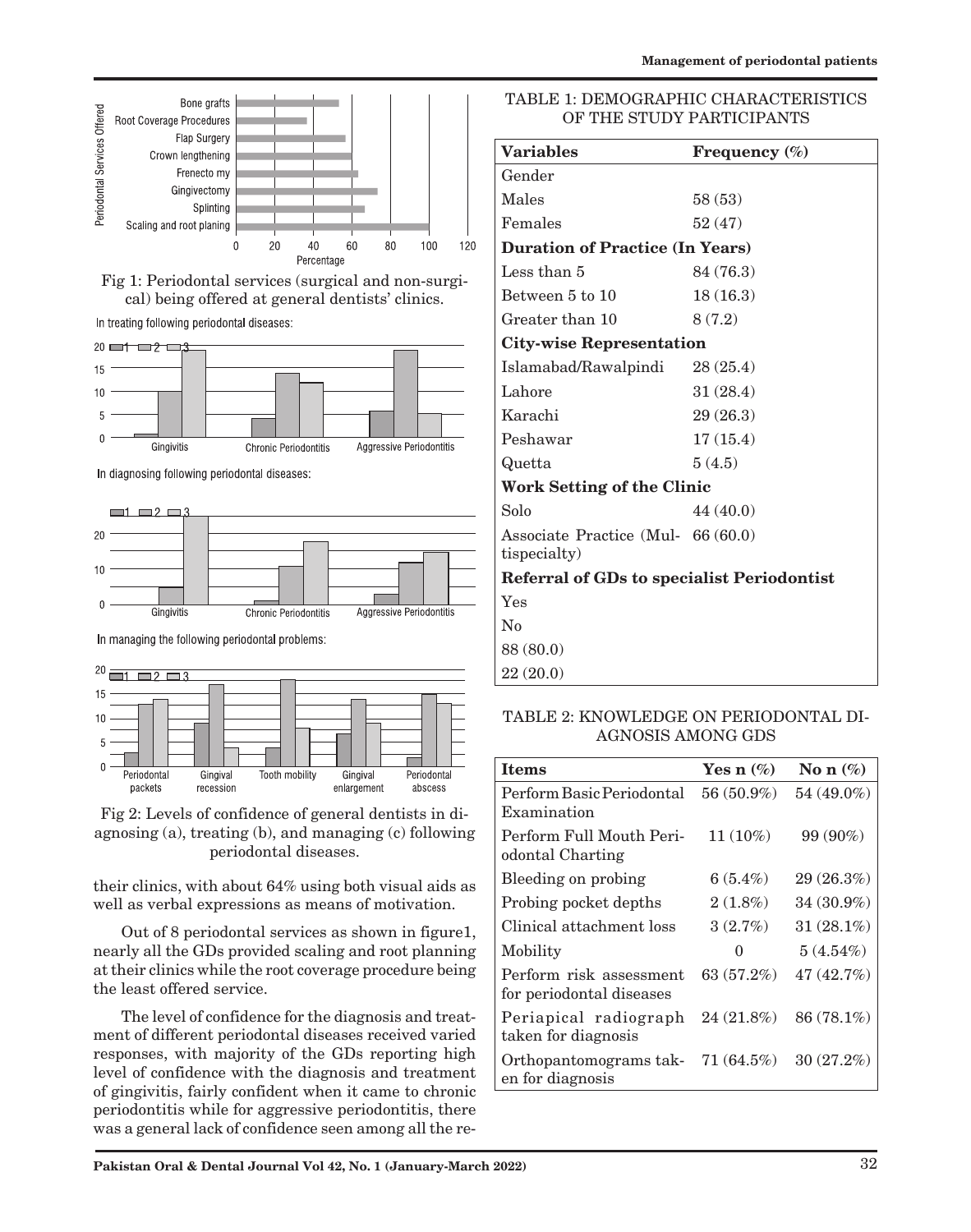## TABLE 3: REASONS FOR REFERRAL AND NOT REFERRAL TO SPECIALIST PERIODONTISTS BY GENERAL DENTISTS

| <b>Variables</b>                                  | Frequency (%) |
|---------------------------------------------------|---------------|
| Reasons for referral                              |               |
| Initial periodontal therapy non-ef-<br>fective    | 51(46.3)      |
| Moderate or advanced periodon-<br>titis           | 13(11.8)      |
| Any periodontal problem                           | 13(11.8)      |
| Complex medical histories                         | 33(30.0)      |
| Reasons for not referral                          |               |
| Practice settings policy                          | 22(20.0)      |
| Periodontist unavailable                          | 33(30.0)      |
| Unable to motivate patients                       | 11(10.0)      |
| Performing periodontal proce-<br>dures by oneself | 44 (40.0)     |

spondents (Figure 2). Even for post-placement implant care, almost half of the respondents reported very low level of confidence. Generally, a neutral response was observed among 43.6% - 60% of GDs for management of different periodontal problems.

## **DISCUSSION**

Basic Periodontal Examination (BPE) is a reliable screening tool used to assess the periodontal health status of the patient in the clinical practice which guides the treatment needs.11 This study showed that half the percentage of respondents perform BPE using a periodontal probe at initial evaluation of patients. Results of this study were quite different from the results observed in a study done in Australia<sup>12</sup> where  $85.3\%$ of GDs reported performing screening for periodontal health but the screening mainly involved radiographs. Full mouth periodontal charting is paramount in the diagnosis of periodontal disease of which probing pocket depth is gold standard.13 However, the results of this study showed that most of the GDs did not perform this basic clinical method. This finding is in accordance with a previous study reporting a negative relationship between clinical experience and the frequency of probing.14 However, previous studies reported higher figures where 80%, 87% and 95% of the respondents were routinely checking and performing periodontal examination of their patients.<sup>15,16</sup> Such differences could be due to unavailability of the specialist periodontists in the teaching institutes who can guide properly on performing full mouth periodontal charting as well as countrywide variations in the regulatory requirements. The responses of the present study suggest that there was an inadequate emphasis on the periodontal health

status of the patient at initial examination despite the basic requirement of healthy periodontium for any dental procedure. The present study also reported the use of OPG as a most used radiographic examination when compared to periapical radiography. Aleksejūnienė and colleagues reported similar trend where OPG is the most employed radiography while diagnosing periodontal diseases.13 This study also showed that majority of the GDs performing risk assessment in diagnosis. The study performed by Allam and colleagues reported similar findings where the knowledge regarding risk assessment of periodontal disease is adequate among the GDs.17

A vast majority of GDs (80%) reported that they refer their patients to periodontists.13 The same was observed in Saudi Arabia18 (75%) and Eastern European countries<sup>4</sup> (78%) where referral was observed by most of the GDs when needed. However, a declining trend of referral was seen in Australia where only 38% of the GDs had reported periodontist referrals.12 The possible reason could be related to the availability of sufficient hygienists within their clinical practice.

The present study showed that the most common clinical factor associated with the decision of patient referral to a periodontist was the lack of response to initial therapy (46.2%) followed by complex medical histories (30.8%) and advance stage of periodontal disease (13%). These findings are in accordance with the previous studies performed in Saudi Arabia18 and Canada.19 The decision for a referral to a specialist is also driven by many factors (including clinical, personal, and cost) that causes the referral process to become a complex entity in the daily general dental practice.<sup>20</sup>

Referral based on complex medical histories by almost one-third of GDs represents an area that needs more attention to understand the strong association between periodontal and systemic diseases. Forty percent of the responding GDs in this study reported that they do not consider referral to periodontists and prefer to perform periodontal procedures themselves, listing it as the primary reason for not referring followed by unavailability of a periodontist (30%). These results were in conjunction with a study where GDs of the Michigan Dental Association showed a lack of willingness to refer patients with an increased desire to perform periodontal procedures on their own.8 The possible reason could be the non-availability of periodontists is a sign of concern in Pakistan especially, as there are not many post-graduation opportunities available in the specialty, as opposed to other clinical dental faculties. Besides, the proportion of specialist periodontists are also quite scarce in Pakistan.<sup>21</sup> Moreover, most of the private practices in Pakistan also have the policy of not referring their patients to a specialist or another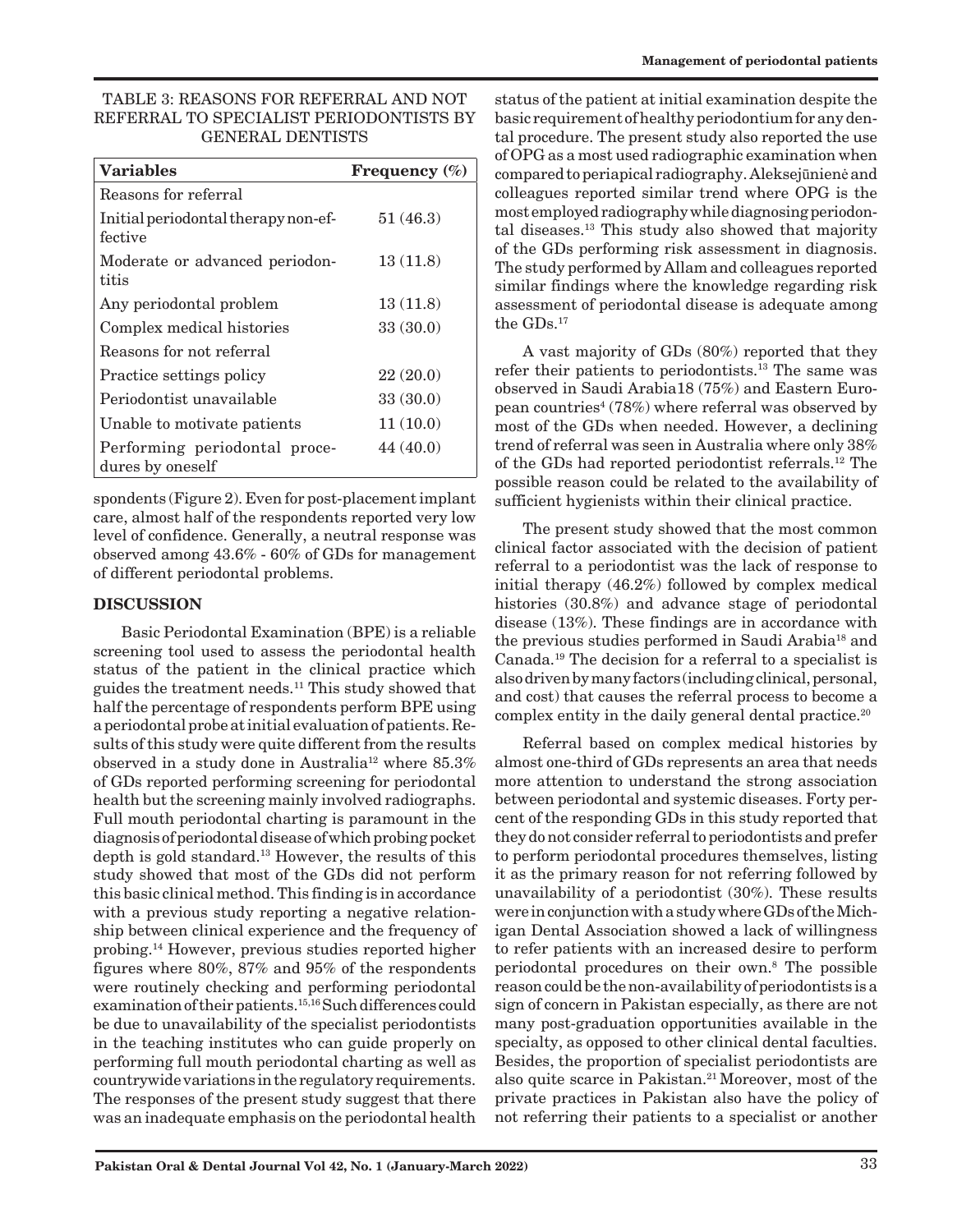practice as they fear they might lose their clientele in the process. A multidisciplinary approach towards the dental health of the patient is very important to deliver high-quality care to the patients.

In this study, non-surgical periodontal therapy of which scaling, and root planning were provided by most of the GDs. This finding is consistent with the results of a previous survey conducted in Canada (98.5%)19 and Iraq  $(91.1\%)^{22}$  where of Phase 1 periodontal therapy was performed by most of the GDs. Another survey in Virginia23 also identified non-surgical procedures as common service offered by GDs. Root coverage procedures were among the less performed procedure in this study. In Pakistan, training in scaling and root planning is part of the undergraduate degree but there is limited exposure of surgical periodontics in the curriculum of undergraduates which mandates additional training in advanced education programs. An earlier study in Virginia23, showed a positive correlation between dentists having additional training in periodontics and practicing surgical procedures. Besides, this study also showed that only one-third percentage (33%) of general dentists have pursued additional education in periodontology through continuing dental education (CDE) programs. Therefore, the general practitioner's ability to offer surgical periodontal services is much controversial. One of the reasons for the lack of additional training in two-thirds of GDs may be due to an inclination of dentists more towards the other specialties and the other being that there is no declaration of mandatory CDE training hours by the regulatory bodies.

This study did have some limitations. The sample size of 300 may not be satisfactorily representative of the entire population. Due to time constraints, the data were collected in a cross-sectional study (incidence rates could not be calculated) using a nonprobability sampling method which has low weightage in the presentation of results. Another limitation was the use of web-based design rather than *in vivo* examination of patients that may have influenced variability among general dentists. The greater sample size will be used after the coronavirus pandemic has subsided. It is believed that diagnoses and treatment recommendations could have been more consistent if actual patients were examined. Furthermore, this study was not designed to evaluate the accuracy of responses gained from general dental practitioners. Steps need to be taken to determine accuracy and intra- and inter-rater variability through the development of GDs in-service training sessions.

#### **CONCLUSION**

This was the first study conducted to explore the knowledge, self-perceived confidence and management of periodontal patients among general dentists in Pakistan. The results are comparatively in line with the findings of other countries however, Pakistani GDs are falling behind in two areas: majority not performing routine periodontal examination and charting and a very low inclination towards continuing dental education programs on periodontal therapy. Therefore, more periodontal training should be rendered to GDs and they should be encouraged to take more continuing dental education programs in periodontics.

#### *ACKNOWLEDGMENTS*

The authors thank all the participants from different cities of Pakistan for their support during data collection.

#### **REFERENCES**

- 1 Petersen PE, Ogawa H. Strengthening the Prevention of Periodontal Disease: The WHO Approach. J Periodontol. 2005;76(12):2187-93.
- 2 Javali MA, Alkanad AMA, Saquib SA, Nagate RR, Khader MA, Khalid I, et al. Periodontal Treatment Practice and Referral Profile of General Dentists – A Cross-sectional Questionnaire Survey. Open Access Maced J Med Sci. 2021;9(D SE-Periodontology and Oral Medicine):8–13.
- 3 Ab-Murat N, Sheiham A, Tsakos G, Watt R. Periodontal treatment needs and workforce requirements: comparisons between the normative and sociodental approaches using different skill mix models. Community Dent Oral Epidemiol. 2015;43(2):106-15.
- 4 Holtfreter B, Kocher T, Hoffmann T, Desvarieux M, Micheelis W. Prevalence of periodontal disease and treatment demands based on a German dental survey (DMS IV). J Clin Periodontol. 2010;37(3):211-9.
- 5 Pyo J, Lee M, Ock M, Lee J. Quality of Life and Health in Patients with Chronic Periodontitis: A Qualitative Study. Int J Environ Res Public Health. 2020;17(13):4895.
- 6 Gasner NS, Schure RS. Periodontal Disease [Internet]. In StatPearls; StatPearls Publishing LLC. Treasure Island, FL, USA, 2021.
- 7 Cherian D, Dayakar M, Thermadam T. Rationale of referral of patients to a periodontist by general practitioners: Review with a cross-sectional survey. J Interdiscip Dent. 2015;5(1):7-11.
- 8 McFall WT, Jr., Bader JD, Rozier RG, Ramsey D. Presence of periodontal data in patient records of general practitioners. J Periodontol. 1988;59(7):445-9.
- 9 Sweeting LA, Davis K, Cobb CM. Periodontal Treatment Protocol (PTP) for the general dental practice. J Dent Hyg. 2008;82 Suppl 3:16-26.
- 10 Halemani S, Sanikop S, Patil S, Jalli V. Perception regarding factors related to periodontal therapy among general dental practitioners of Belgaum city - a questionnaire survey. Oral Health Prev Dent. 2014;12(2):183-9.
- 11 Adeyemi A. Periodontal Conditions in Children and Young People. In: Paediatric Dentistry for the General Dental Practitioner. Springer; 2021. p. 253–65.
- 12 Kraatz J, Hoang H, Ivanovski S, Ware RS, Crocombe LA. Periodontal diagnosis, treatment, and referral patterns of general dental practitioners. J Investig Clin Dent. 2019;10(3):e12411.
- 13 Aleksejūnienė J, Pūrienė A, Rimkervicius A, Amariei C, Oancea R, Porosencova T, et al. Knowledge, dentist confidence and management of periodontal patients among general dentists from Belarus, Lithuania, Macedonia, Moldova and Romania.